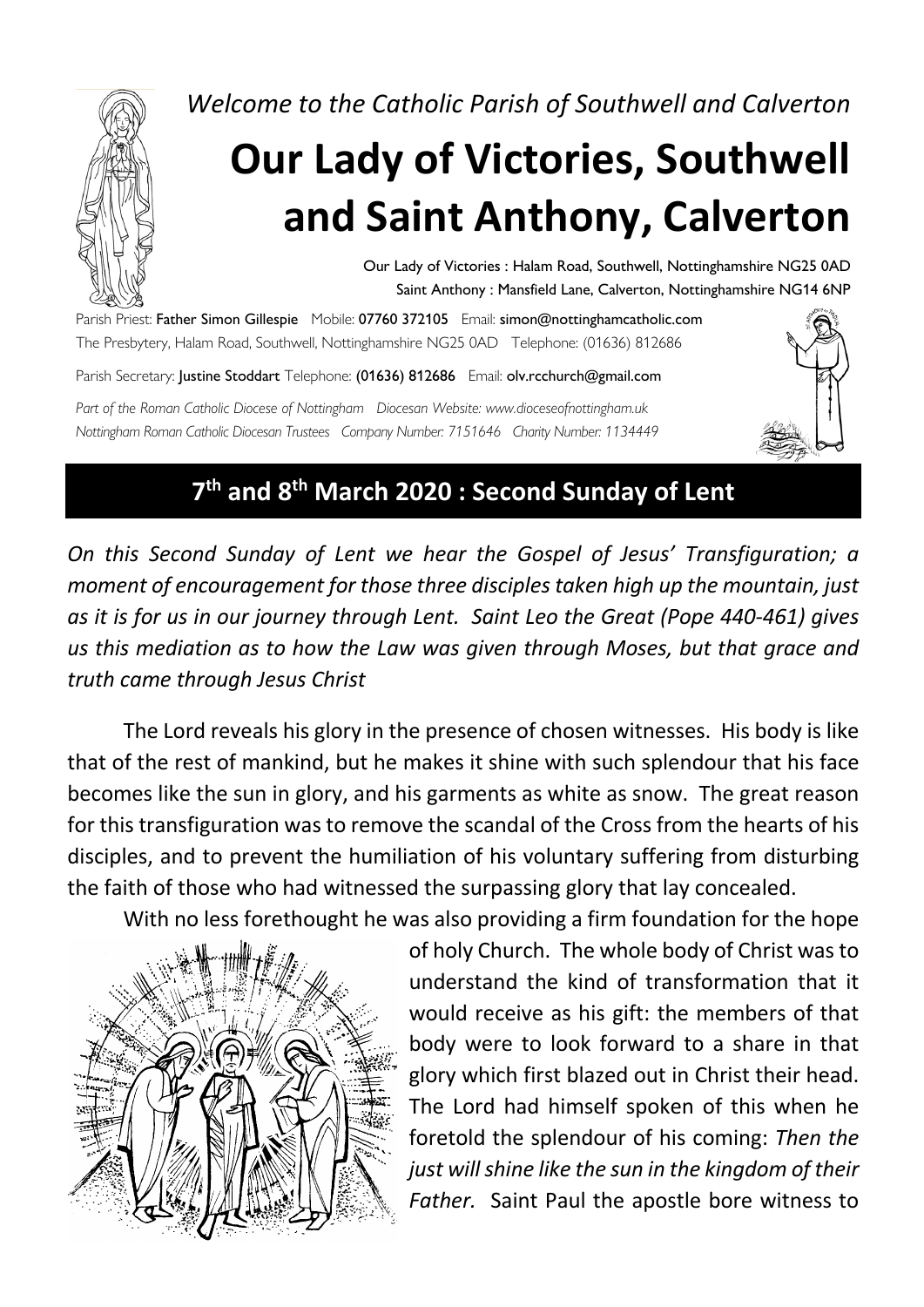this same truth when he said: *I consider that the sufferings of the present time are*  not to be compared to the future glory that is to be revealed in us. In another place he says: *You are dead, and your life is hidden with Christ in God. When Christ, your life, is revealed, then you also will be revealed with him in glory.*

This marvel of the transfiguration contains another lesson for the apostles, to strengthen them and lead them into the fullness of knowledge. Moses and Elijah, the law and the prophets, appeared with the Lord in conversation with him. This was in order to fulfil exactly, through the presence of these five men, the text which says: *Before two or three witnesses every word is ratified.* What word could be more firmly established, more securely based, than the word which is proclaimed by the trumpets of both old and new testaments, sounding in harmony, and by the utterances of ancient prophecy and the teaching of the Gospel, in full agreement with each other? The writings of the two testaments support each other. The radiance of the transfiguration reveals clearly and unmistakably the one who had been promised by signs foretelling him under the veils of mystery. As Saint John says: *The law was given through Moses, grace and truth came through Jesus Christ.* In him the promise made through the shadows of prophecy stands revealed, along with the full meaning of the precepts of the law. He is the one who teaches the truth of the prophecy through his presence, and makes obedience to the commandments possible through grace. In the preaching of the holy Gospel all should receive a strengthening of their faith. No one should be ashamed of the cross of Christ, through which the world has been redeemed.

No one should fear to suffer for the sake of justice; no one should lose confidence in the reward that has been promised. The way to rest is through toil, the way to life is through death. Christ has taken on himself the whole weakness of our lowly human nature. If then we are steadfast in our faith in him and in our love for him, we win the victory that he has won, we receive what he has promised. When it comes to obeying the commandments or enduring adversity, the words uttered by the Father should always echo in our ears: *This is my Son, the beloved, in whom I am well pleased; listen to him.*

## **Prayers before Mass : and the Year of the Word**

We pray before Mass the Angelus (in preparation for the Rededication of England as the Dowry of Mary in three weeks' time) and the Prayer of the Year of the Word (throughout 2020). Thanks to the parishioners who lead these prayers, about five minutes before the Mass each day.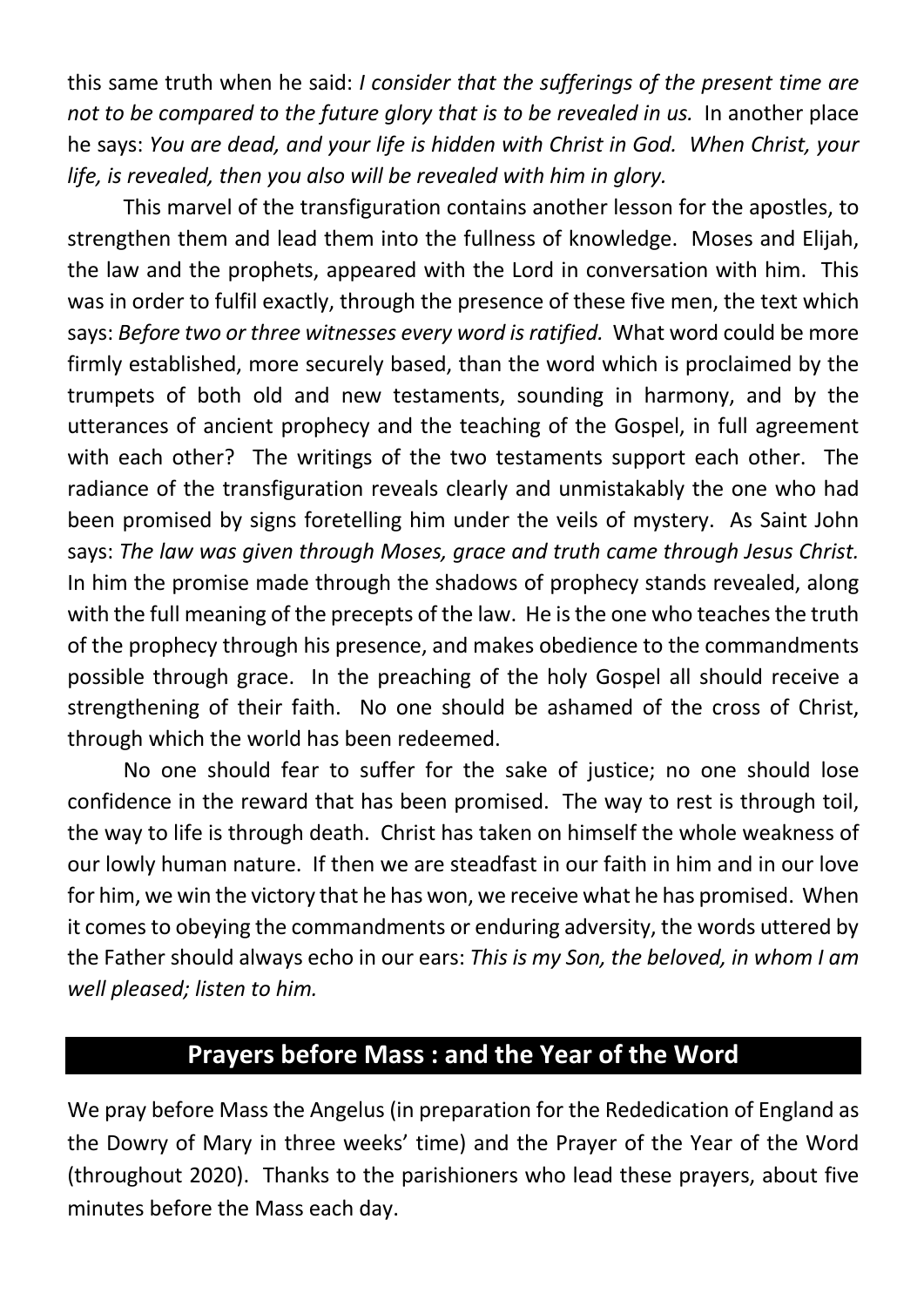#### **Changes to Mass times this week**

Father Simon has now returned from his studies in Leuven, and will celebrate the Sunday Masses this weekend. Along with the newly-ordained priests in our diocese, he will participate in on-going formation with Bishop Patrick this week, and will leave after Mass on Monday. Father Simon will be back for Sunday Masses next weekend.

#### **Thanks to Father Frank**

During Father Simon's time in Leuven Father Frank Carvill has been celebrating our Sunday Masses and Ash Wednesday Masses. We thank Father Frank moist sincerely for his time in our parish, and no doubt he will be back with us again soon!

#### **Forthcoming Events in our parish, community and diocese**

On **Saturday 14th March** at 2.00pm Deacon Bill Myers is speaking about **Firmly I believe and truly, Newman's Vindication**, at the Rosmini Centre, LE7 4SJ. Further details from www.rosminicentre.co.uk or contact 01509 813078

Have you ever thought about becoming a Religious Sister or Brother? **Come and Ask afternoon** on **Saturday 14th March**, from 2.30pm until 4.00pm, at Our Lady and Saint Edward, Nottingham NG3 2LG. See the poster in the porch for more details, or contact Sister Susan Richert religious@nrcdt.org.uk or 07751 196124

A **Charity Saint Patrick's Folk Night** will be held on **Saturday 14th March** in Our Lady of Victories' parish hall, from 7.00pm until 11.00pm, including a buffet, tea and coffee (but bring your own tipple if you wish), music and singing. Tickets cost £5, with the proceeds going to the Newark Emmaus Trust, and will be on sale after each Sunday Mass from this weekend. All are very welcome.

**Fields of Hope:** the Churches Together in Southwell Ecumenical Lent Lunch takes place on **Sunday 15th March** in the Minster State Chamber at 12.45pm for 1.00pm. Join us for this sociable soup lunch and compete in the table top quiz. Tickets are £5.00 per person, available from Theresa Martin or Lesley McKenzie, or contact SouthwellChristianAidCommittee@gmail.com. Funds raised will go to Christian Aid.

There will be **Coffee for CAFOD** on **Wednesday 18th March** after the 9.15am Mass in the presbytery. All are warmly welcome to join in coffee, cake, convivial company and campaigning for the common good.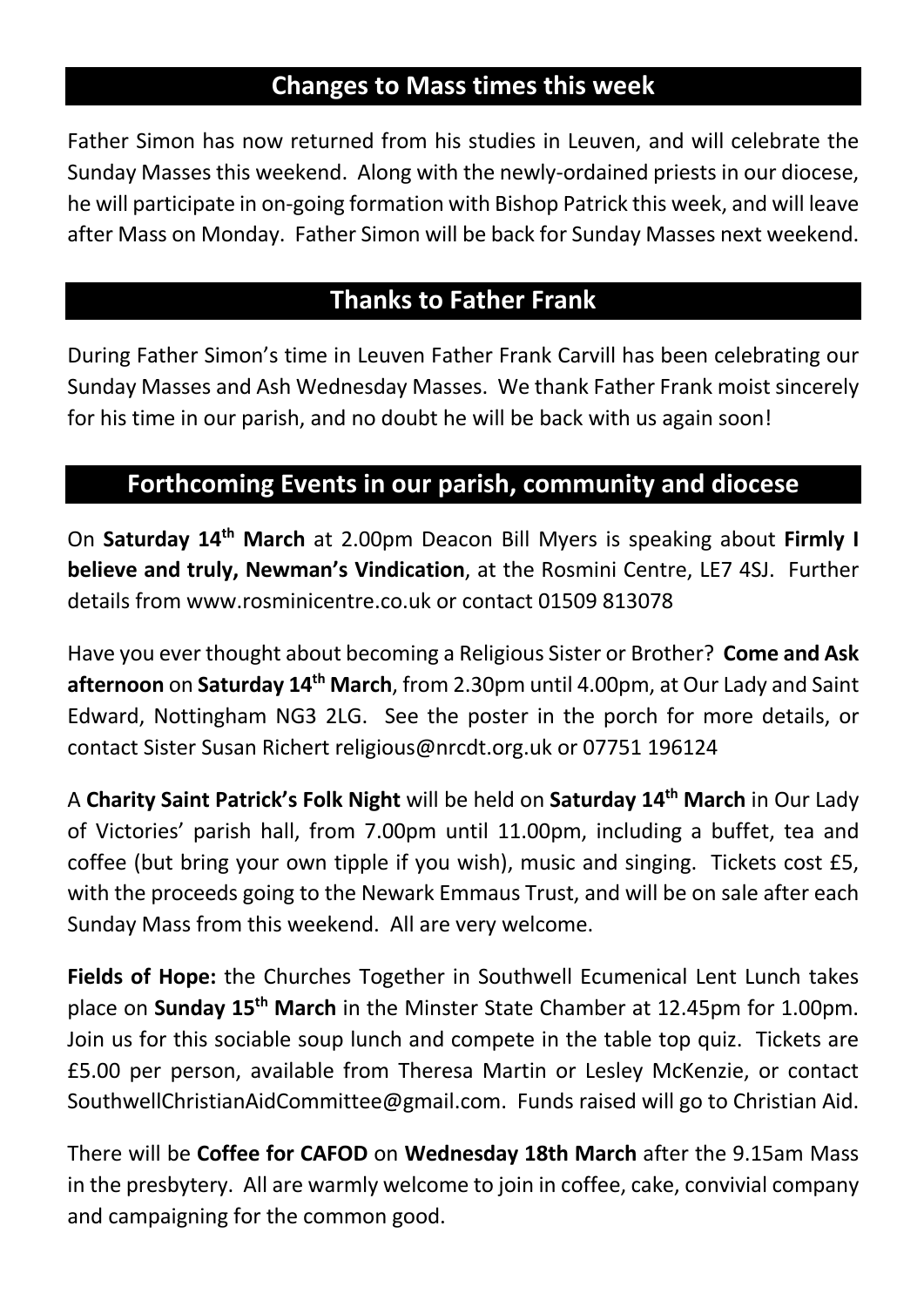The Rosmini Centre's **Lenten Retreat Day** is being held on **Saturday 21st March**, from 10.00am. Further details from www.rosminicentre.co.uk or contact 01509 813078

Saint Vincent de Paul Society members invite you to join them for **Coffee and Croissants** after Mass on **Sunday 22nd March** : any donations made will go towards projects including the Children's Summer Camp sponsorship. They have appreciated parishioners' support in the past which has helped in many ways.

On **Saturday 28th March** at 3.00pm the Rosmini Centre (LE7 4SJ) is hosting a session entitled **Sharing Scripture in my life**. Full details are available from www.rosminicentre.co.uk or contact 01509 813078.

**Friday 3rd April** is this year's **Day of Prayer for Survivors and Victims of Abuse**; Bishop Patrick will offer a Holy Hour in reparation, from 12.00 noon until 1.00pm, and then followed by Mass, in Saint Barnabas Cathedral. All are invited.

#### **Some events for Lent in Calverton**

Wednesday **Soup and Reflection** will be led in Calverton from 12.00 noon until 1.00pm in the following churches:

- X Wednesday 11th March in Saint Anthony's church
- X Wednesday 18th March in Saint Wilfrid's church
- X Wednesday 25th March in the Baptist church

A **Prayers for Lent** service will be held on **Sunday 5th April** from 4.00pm in Saint Wilfrid's church, hosted by Churches Together in Calverton. All are very welcome!

#### **Outside the Walls : Further Screenings**

Further screenings of this film about life at Mount Saint Bernard Abbey are:

- X The Ritz Cinema Belper, Thursday 12th March, 7.30pm
- X QUAD Cinema Derby, Wednesday 18th and Thursday 19th March

## **Knit a Chick Challenge : for Faith in Families**

As part of its Easter Appeal **Faith in Families** needs your help to knit or crochet Easter Chicks to place over chocolate eggs. Contact Pati Colman – 01636 813260 or pati.c@talktalk.net for a copy of the pattern; alternatively you can donate small chocolate eggs(the size of a Cadbury's Creme egg). Donations by **Sunday 15th March** please. All proceeds will go to the work that FiF does with children. Many thanks!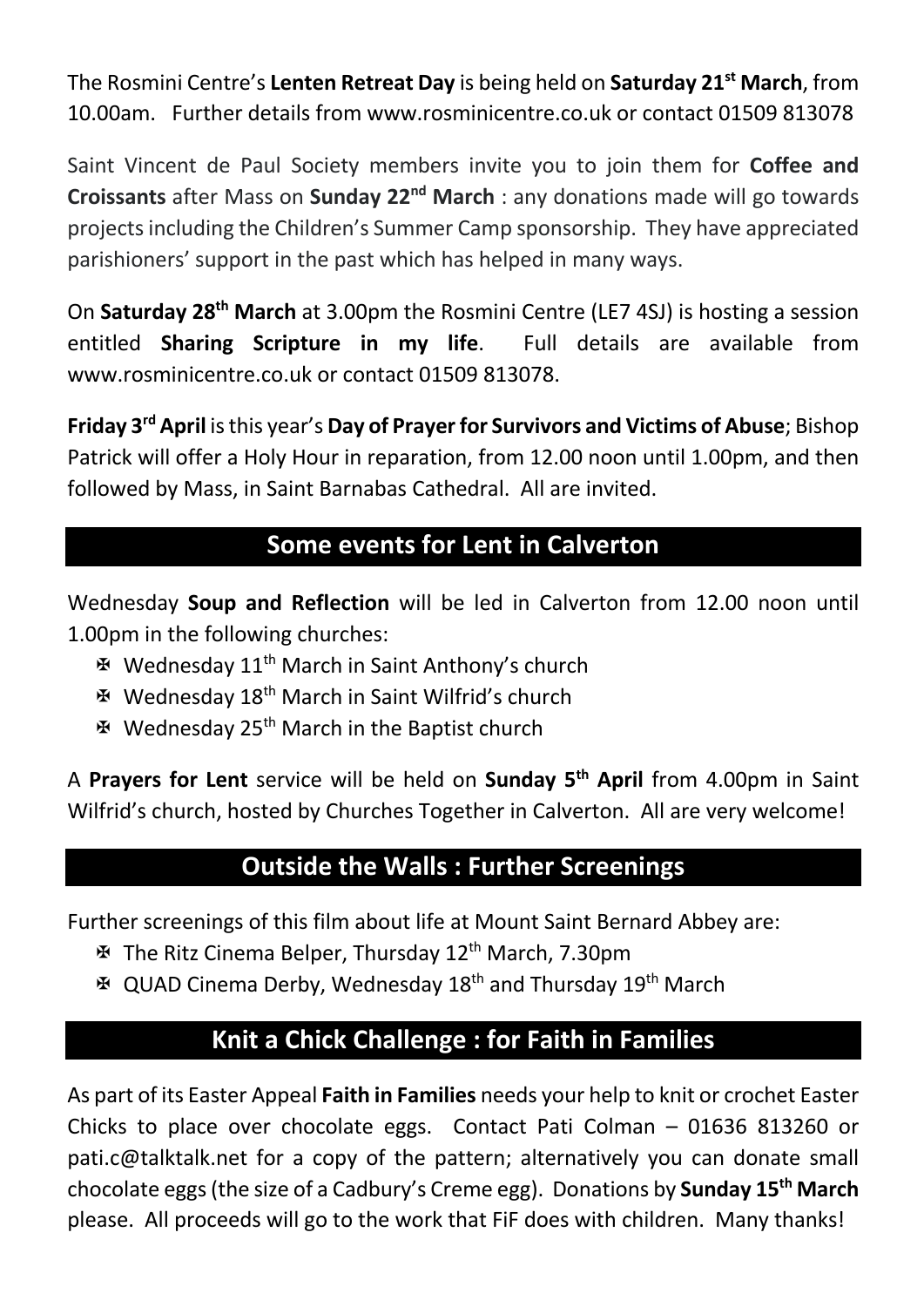## **Saint John's Passion : Saturday 7th March**

J S Bach's setting of **Saint John's Passion** will be performed by the Cathedral Choir. Join Bishop Patrick in this Year of the Word event on **Saturday 7th March** beginning at 7.45 pm. Experience the spiritual and artistic grandeur of Bach's great reading of Christ's passion in Saint Barnabas Cathedral. Tickets are £16, £12, £10, and available from www.nottinghamcathedralmusic.com or from the Nottingham Tourism Centre.

#### **Youth Ministry Day : Saturday 28th March**

Are you interested in working with young adults? The Catholic Certificate in Religious Studies Youth Module is being held on **Saturday 28th March** at Our Lady and Saint Patrick's church hall, Nottingham NG2 1JQ from 9.30am until 4.30 pm and is tutored by Tom Baptist, our Youth Service Director. The modules include: a basic understanding of youth culture; how to work in the area of faith and spirituality in a manner appropriate to young people; skill sets necessary for good youth work practice; how to apply those skills in a youth ministry context. The cost is £25, and places can be booked via: adult.formation@dioceseofnottingham.uk

#### **Faith in Action : Saturday 28th March**

God is love, and he calls us to love, generously and joyfully. The Diocese is on the way to becoming part of the global Caritas network, and as parishioners you will be part of it too. On **Saturday 28th March** from 10.30am until 4.00pm we have the invitation to come to Cathedral Hall in Nottingham and to join with Bishop Patrick, Caritas Social Action Network, the Justice and Peace Commission, and people from all round our diocese, for a day to nourish the work we do for the common good; be inspired for the adventure of missionary discipleship; build our parishes as confident, outward-looking communities; make common cause and achieve more together. Book via Paul Bodenham (justice.peace@dioceseofnottingham.uk or 07470 907656).

#### **Year of the Word : Day of Prayer : Saturday 16th May**

Come to a **Day of Prayer** hosted by the Diocesan Spirituality Network entitled : **Encounter Jesus and be Missionary Disciples through Saint Matthew's Gospel**, on **Saturday 16th May**, in Saint Hugh's hall, Lincoln LN2 5AQ. Arrivals from 9.30am, starting at 10.00am, and closing with a Liturgy at 3.00pm. Refreshments are provided, please bring a packed lunch. All are welcome.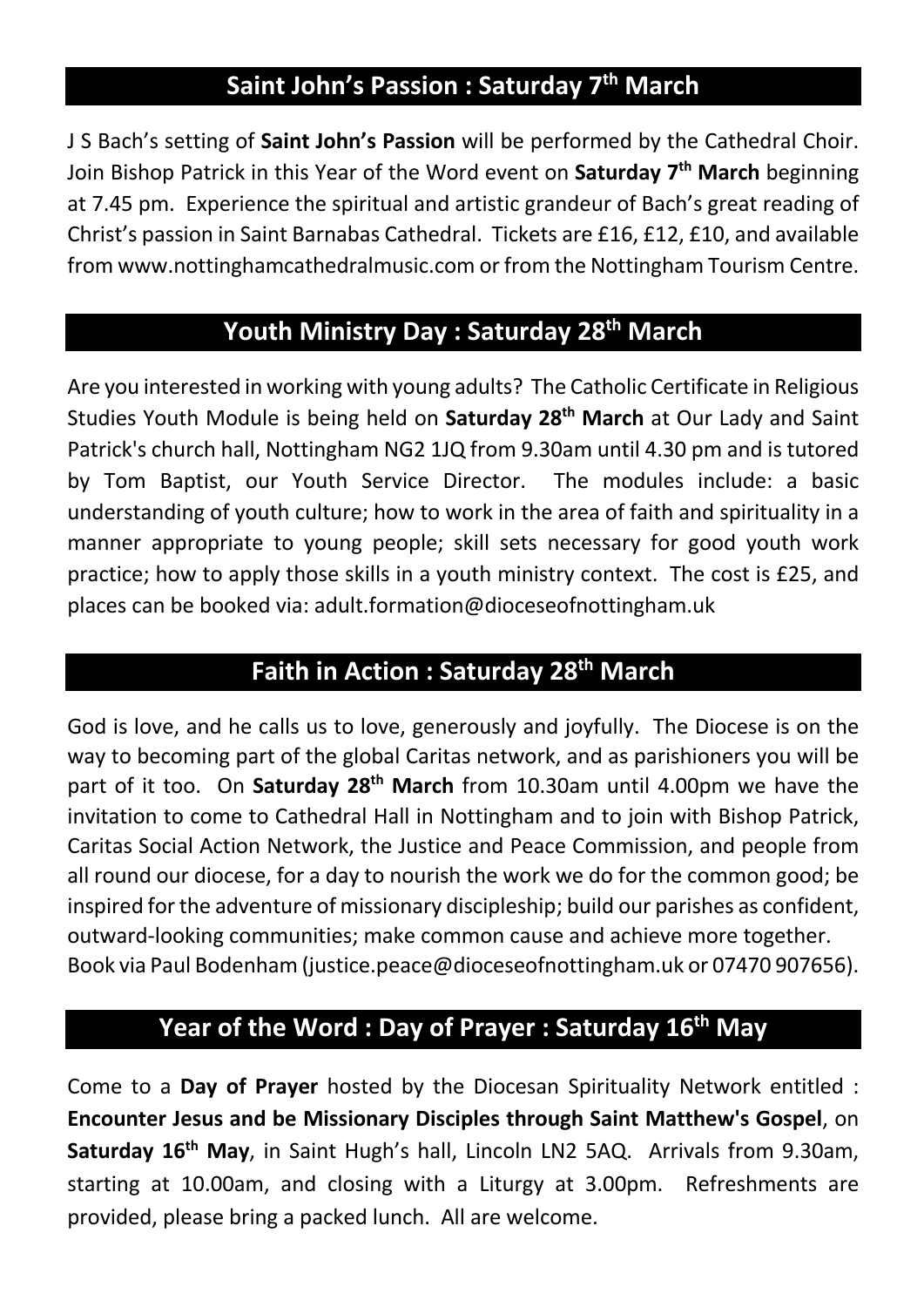## **Marriage Encounter Weekend**

From **Saturday 4th until Sunday 5th July** there is an opportunity for all married couples to enrich their marriage and renew their commitment to one another. A non-residential **Marriage Encounter Weekend** will be held at Savio House, Bollington, SK10 5RW. Most couples and many priests find this a very rewarding experience. Book now at www.wwme.org.uk or for more information contact Charles and Krysia Golabek on 01625 263627 (charles.golabek@ntlworld.com).

#### **Nottingham Diocesan Lourdes Pilgrimage**

Bishop Patrick will lead parishioners from around the diocese to Lourdes this summer, responding to Our Lady's call to come in pilgrimage to this holy place. The Pilgrimage departs (by train from Nottingham and air from East Midlands) on Sunday  $12<sup>th</sup>$  July, returning on Friday  $17<sup>th</sup>$  July, and with prices starting form £655 for full board and all transfers, etc. Posters are in each church porch, or ask Father Simon for a booking form and further details. This year's theme is 'I am the Immaculate Conception', a beautiful way to deepen our devotion to Our Blessed Lady, especially as parishioners in a parish dedicated to Mary under her title of Our Lady of Victories.

#### **Forthcoming Pilgrimages**

An **Easter Pilgrimage to Knock Shrine**, will be held from 8th April, costing £649 per person, with a single person supplement of £100. Further information is available from Patricia on 01268 762278, or email knockpilgrimages@gmail.com

**Pilgrimage to Lourdes and Nevers by Coach June**  $13<sup>th</sup> - 20<sup>th</sup>$  **Picking up in** Nottingham, Derby and Leicester, the cost is £595 per person. For a booking form, please contact Father John McCay at jmccay1982@yahoo.co.uk or 0115 981 0320.

#### **52nd International Eucharistic Congress**

This Congress is taking place this year in Budapest from  $14<sup>th</sup>$  until  $21<sup>st</sup>$  September. The Diocese of Nottingham will be participating, and if you would like to go, Tangney Tours are organising the pilgrimage. This Congress offers a deep spiritual experience along with cultural programmes, it brings together people from all over the world. For more information and costs see the poster at the back of church, or visit: www.iec2020.hu or www.tangney-tours.com/iec-2020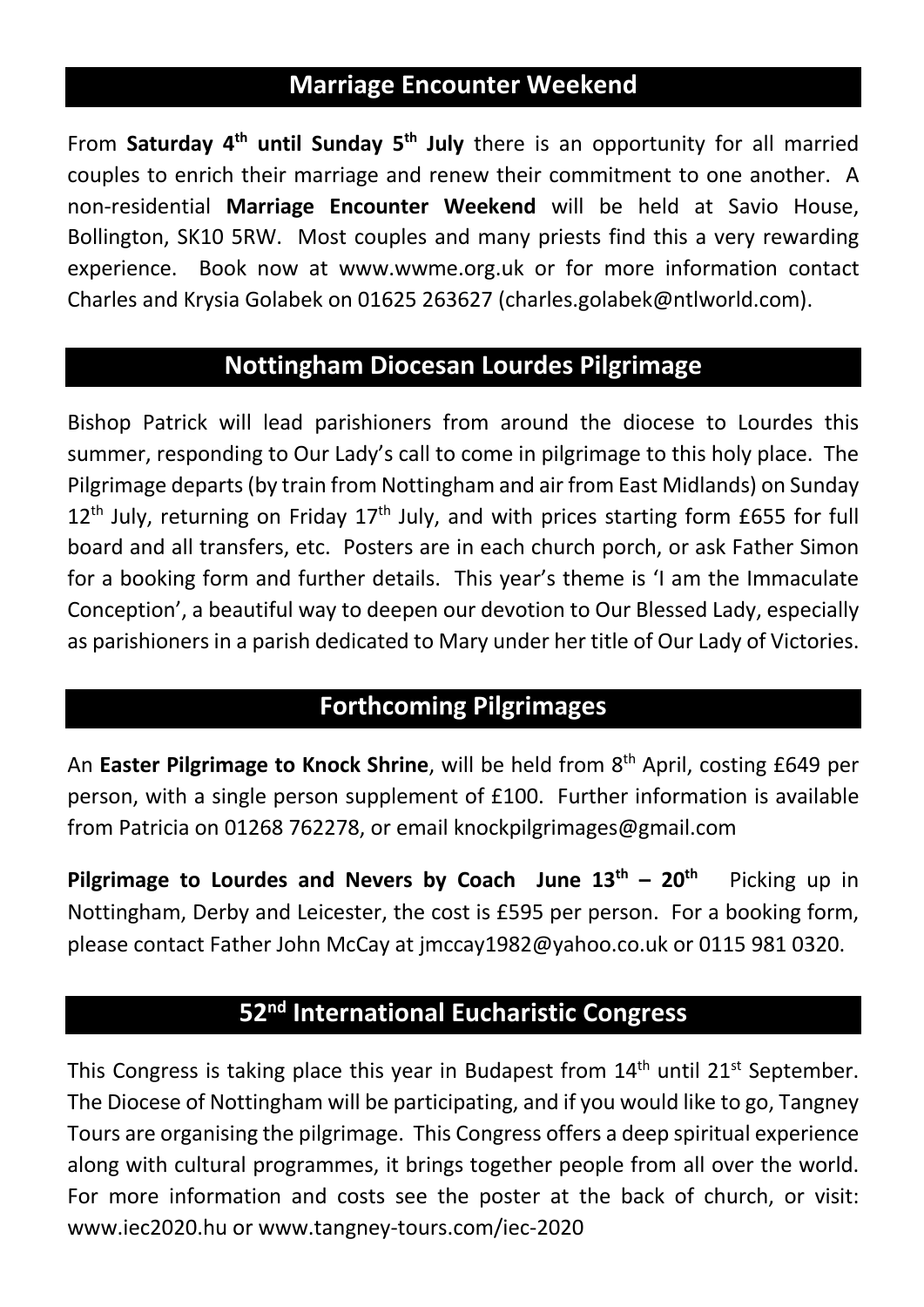#### **Job Opportunity within the Diocese**

The directors of the Nottingham Roman Catholic Education Service are seeking to appoint an Assistant Director to take a leading role in the continuing development of all areas of Catholic Life within our diocesan schools. Full details are available at www.dioceseofnottingham.uk/education/recruitment/diocesan-education-service The closing date for applications is Thursday  $2^{nd}$  April.

#### **Saint Vincent de Paul Society : Cash for Coins**

The SVP is collecting foreign coins, or old British coins, or any old foreign coins. There is a container for old and redundant coins in the narthex of each church. Thank You!

#### **Parish Financial Statement, Standing Orders, and Gift Aid Forms**

Following the presentation of parish finances recently there are copies of the presentation printed in the newsletter for any parishioners who hasn't yet received one. There are also standing order forms and gift aid forms available at the back of each church. They're printed on bright yellow paper, so they're hard to miss – please take one and complete it. If you already have a standing order in place please consider cancelling it (since it's paid to the diocese) and completing a new one (on the form provided) in favour of the parish. Thank you as ever!

#### **Thank You from Pope Francis**

Bishop Patrick has received a letter from the Apostolic Nuncio thanking the faithful of the Diocese of Nottingham for the sum of £17,269.68 collected in 2019 to support the Holy Father in carrying out his universal ministry of caring for the entire Church. The Bishop has asked that thanks be passed on to parishioners for their generosity.

The majority of this money is raised each year by the annual Peter's Pence collection. The proceeds are used by the Pope to fund charitable activity, especially when, in his pastoral journeys, he visits parts of the world which are in material need.

#### **Newsletter via email**

If you'd like to receive the parish newsletter by email simply email Justine (the parish secretary, at olv.rcchurch@gmail.com, asking to be added to the list. You can still collect a paper copy if you wish, and it will be available on the parish website also.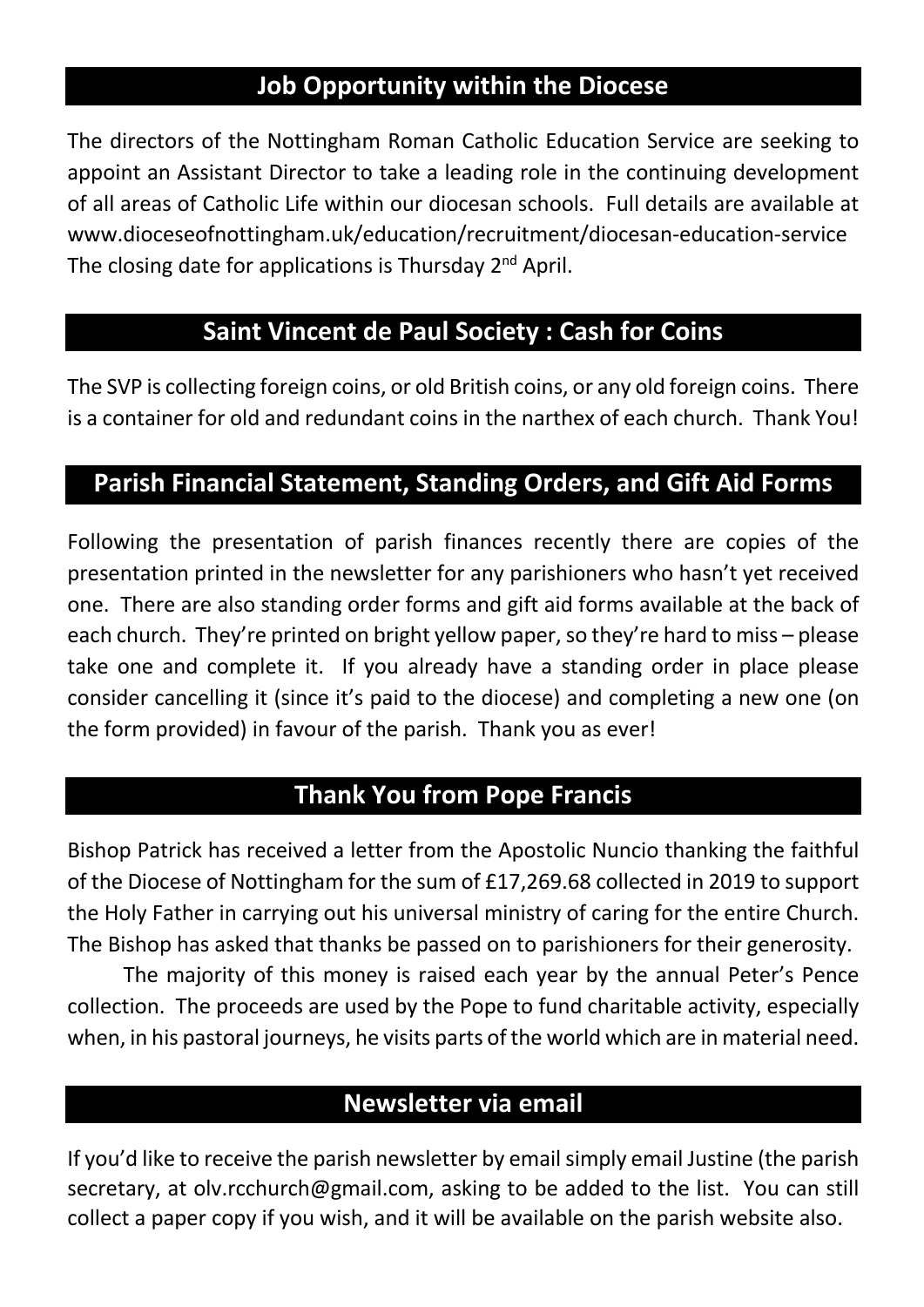#### **Green Gas is used in our Parish**

Last year the Inter-diocesan Fuel Management (IFM), the Catholic Church's UK energy procurement group, entered into a new contract with British Gas Business, reportedly one of the largest green energy contracts in the UK. More than 4,500 churches and schools, including those of the Diocese of Nottingham, are now supplied with renewable gas and electricity under this contract.

One aspect of the contract is the supply of green gas. Green gas is made from biomethane and comes from renewable sources, such as food or farm waste. The organic matter is broken down in a process called anaerobic digestion. The green gas it creates is then fed into the gas grid and supplied to our churches and schools. Unlike gas derived from fossil fuels, burning biomethane is carbon neutral – in other words, the process releases the same amount of carbon dioxide that the organic matter used when it was growing. Our latest Green Gas Certificate shows that last year 71% of the gas supplied by British Gas to the Diocese of Nottingham was generated by renewable sources, up from 59% the previous year. The Catholic Church is now one of the largest consumers of green gas in the country.

In 2002, when writing 'The Call of Creation', the Bishops of England and Wales, said that "care for the environment presents a major challenge for the whole of humanity in the  $21^{st}$  century." The increasing adoption of renewable energy by Catholic churches and schools reflects the continuing commitment of the Church to answering this challenge and delivering the vision Pope Francis outlined in *Laudato Si'*. See the poster in the porch as a reminder of our commitment!

#### **Settlement Scheme for European Union Citizens**

All EU, EEA and Swiss citizens living in the UK are required by the government to apply through its Settlement Scheme to continue living, working and accessing services here. The deadline for applications is 30 June 2021. Details and links to the application process can be found at: **gov.uk/eusettledstatus** Information on assistance for those applying is available at: **gov.uk/help-eu-settlement-scheme** The Catholic Church in England and Wales stands in solidarity with all European citizens who have made their homes here. They are a valued part of our parishes, schools and communities.

#### **Thank You for your Generosity**

The main collection, Sunday  $1<sup>st</sup>$  March : £183.38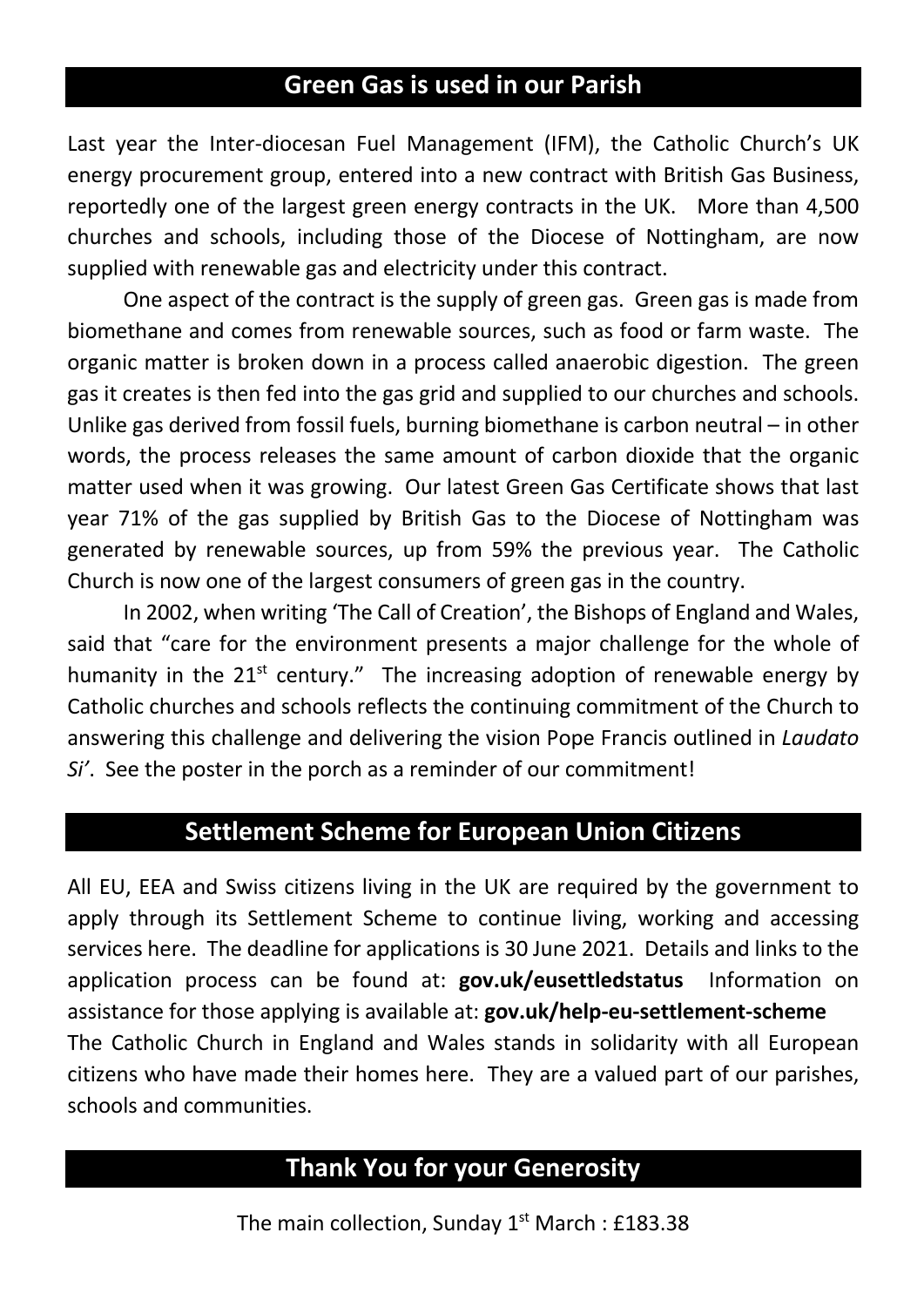#### **Coronavirus : Advice from the Bishops of England and Wales**

*We have received the advice below as a preventative measure. Please read it and implement any of the advice which applies. The key things for parishes to do are:*

#### **Stage 1: Current status (very few cases in the UK, no cases in local parishes)**

- 1. Ensure everyone maintains good hygiene (we should be doing this already) especially at Mass and parish events. The best way of protecting us from spread is for everyone to use universal good hygiene, which will effectively disrupt spread of the virus. Display the public information poster which states: ▪ Catch it - sneeze into a tissue • Bin it - bin the tissue • Kill it - wash your hands with soap and water or alcohol hand gel ▪ Do not touch your face unless you've washed your hands
- 2. Ask anyone with cold or flu symptoms to refrain from the physical sign of peace, taking communion from the Chalice and advise they should receive the host on the hand only. (We should be doing this anyway, every 'flu season.). Ensure good regular cleaning of surfaces lots of people touch regularly, including such things as door handles.
- 3. Ask everyone attending Mass to sanitise their hands as they come into church using sanitized gel dispensers (make these available in porches or entrances).
- 4. Ensure ExtraOrdinary Ministers of Holy Communion sanitise their hands before and after distributing communion (we should be doing this anyway as a matter of course. This can be done by washing hands thoroughly (for 20 seconds at least with soap and water) discreetly before proceeding to the sanctuary or using good quality hand gel discreetly. Remember to use good hand washing and gel use technique.
- 5. People who do catering are especially important for hand hygiene, and it is very important to ensure cups and utensils are properly washed and cleaned and surfaces cleaned.
- 6. There is no need as things stand for the Chalice to be withdrawn or the sign of peace suspended, such as was advised during the 2009 'flu pandemic. This advice would only come if we had a very serious epidemic in the UK and at the time of writing this is unlikely. People with cold and flu like symptoms should refrain from the sign of peace if they are present.
- 7. When visiting parishioners at home, wash hands before giving the sacraments. No pastoral visits to people who are self-isolating until isolation ends. However, do offer phone support.
- 8. Visits to people in care homes or hospitals should follow advice from the staff on infection control.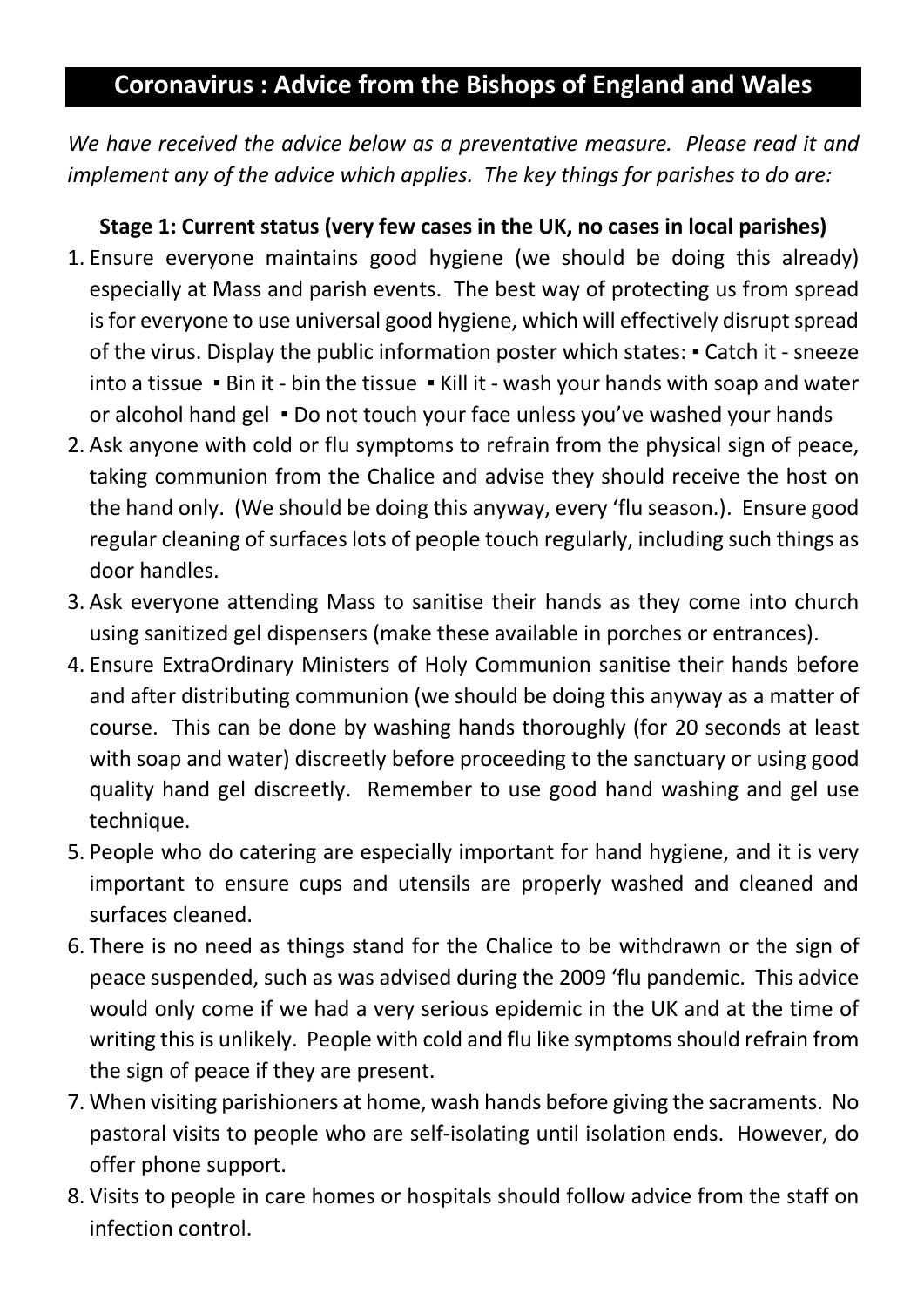# **Join the 'Fight Infections in Africa' Appeal**

As you may know, Bishop Patrick is Patron of this small, but very efficient and effective, charity in Leicestershire which offers medical care to some of the poorest people in sub-Saharan Africa. The charity has Catholic roots and ongoing support, and it works closely with the Catholic Religious Sisters who run the few local small hospitals or Medical Centres. The Bishop is asking if each parish in the diocese would be prepared to raise £100 to support this appeal. Too many vulnerable children and adults in sub-Saharan Africa are suffering or dying from treatable infections, and they desperately need our help. £100 could treat 380 patients with diarrhoeal disease. For further details please take a quick look at this short video:

https://www.youtube.com/watch?v=eqy2Jbr1COg or go to https://intercare.org.uk

**We won't have a specific collection for this appeal – but if any one is able to make a donation please place it in an envelope and put it on the collection plate, during Lent. Let's see if, as a parish, we can raise £100 before Easter?**

#### **Prayers for …**

Please remember in your prayers especially:

- X **Sister Rita Popple**, a Rosminian Sister in Loughborough, who died on Saturday 22nd February after 72 years of Consecrated Life. May she rest in peace!
- X **Sister Evelyn Sheridan**, of the Sisters of Saint Joseph of Peace in Rearsby, who died on 22<sup>nd</sup> February after 71 years of Consecrated Life. May she rest in peace!
- X **Archbishop Peter Smith**, formerly Bishop of East Anglia, and Archbishop of Cardiff, and of Southwark, who was diagnosed with cancer on 29<sup>th</sup> February.
- X **Canon David Oakley**, a priest of Birmingham diocese, and presently Rector of Oscott Seminary, who has been named by Pope Francis as the next Bishop of Northampton. He will be ordained bishop by Cardinal Nichols on 19<sup>th</sup> March.
- X **Archbishop Edward Adams**, who concluded his mission as Apostolic Nuncio in Great Britain on 30<sup>th</sup> January, having been appointed Nuncio on April 8<sup>th</sup> 2017. We give thanks for his time and ministry among us as personal representative of the Holy Father, and we pray for the appointment of his successor.
- X **Clergy of our diocese who are sick at this time**: Monsignor Jonathan Moore, Canon John Berry, Fathers John Cairns, Anthony Colebrook, Hugh Doherty, James Hannigan, Peter Harvey, Christopher Hogan, James Lynch, Joe McGovern, Frank McLaughlin, Robert Rutledge, Michael Tutcher; Deacons Stephen Doona, and William Hutchinson.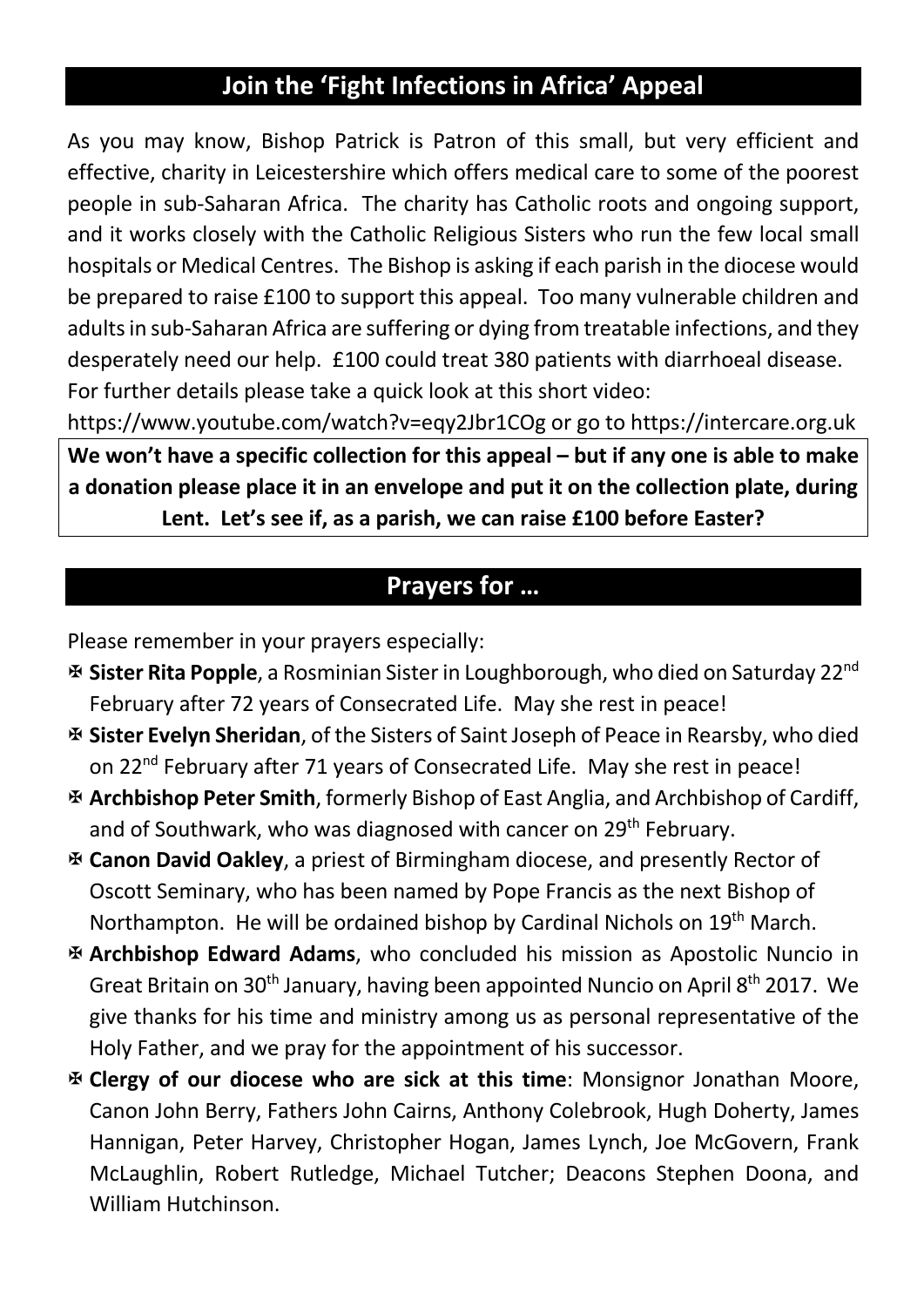# **A reflection from 'Marriage Matters'**

#### **Transformed by our love**

Sometimes life is hard and we can get lost in the daily grind of making ends meet, of getting things done. Then, suddenly, a change occurs through a simple show of affection: a kiss, a touch, a loving glance from my beloved! In little gestures like these, we reveal again our love for each other and our relationship is transformed!

#### **Readings at Masses this week**

| Monday    | Daniel 9:4-10; Psalm 78(79):8-9.11.13; Luke 6:36-38             |  |  |
|-----------|-----------------------------------------------------------------|--|--|
| Tuesday   | Isaiah 1:10.16-20; Psalm 49(50):8-9.16-17.21.23;                |  |  |
| Wednesday | Jeremiah 18:18-20; Psalm 30(31):5-6.14-16; Matthew 20:17-28     |  |  |
| Thursday  | Jeremiah 17:5-10; Psalm 1:1-4.6; Luke 16:19-31                  |  |  |
| Friday    | Genesis 37:3-4.12-13.17-28; Psalm 104(105):16-21;               |  |  |
|           | Matthew 21:33-43.45-46                                          |  |  |
| Saturday  | Micah 7:14-15.18-20; Psalm 102(103):1-4.9-12; Luke 15:1-3.11-32 |  |  |

#### **Parish Ministries**

*This week Next week*

|                          | <b>Second Sunday of Lent</b> | <b>Third Sunday of Lent</b> |
|--------------------------|------------------------------|-----------------------------|
| <b>Welcomers OLV 6pm</b> | <b>Margaret Bell</b>         | <b>Mary Sills</b>           |
|                          | Cathy Smith                  | <b>Bryan Sills</b>          |
| <b>Welcomers OLV 9am</b> | Alison Freemantle            | Paul Wilkinson              |
|                          | Pati Colman                  |                             |
| Welcomers StA 10.45am    | Joan Hyde                    | John Hodgkinson             |
| Readers OLV 6pm          | <b>Barrie Birch</b>          | Cathy Smith                 |
| <b>Readers OLV 9am</b>   | Margi Asker                  | Paul Wilkinson              |
| Readers StA 10.45am      | <b>Michael Wilkes</b>        | <b>Charlotte Parish</b>     |
| <b>Communion OLV 6pm</b> | Cathy Smith                  | Cathy Smith                 |
| <b>Communion OLV 9am</b> | <b>Michael Gemson</b>        | Mike Asker                  |
| Coffee OLV 9am           | <b>Frank McKenzie</b>        | Stephen Carr                |
|                          | Lesley McKenzie              | <b>Catriona Carr</b>        |
| <b>Cleaners OLV</b>      | Annabel Kingsbury            | Eileen and Sue              |
| Counters                 | <b>Michael Wilkes</b>        | Michael Joyce               |